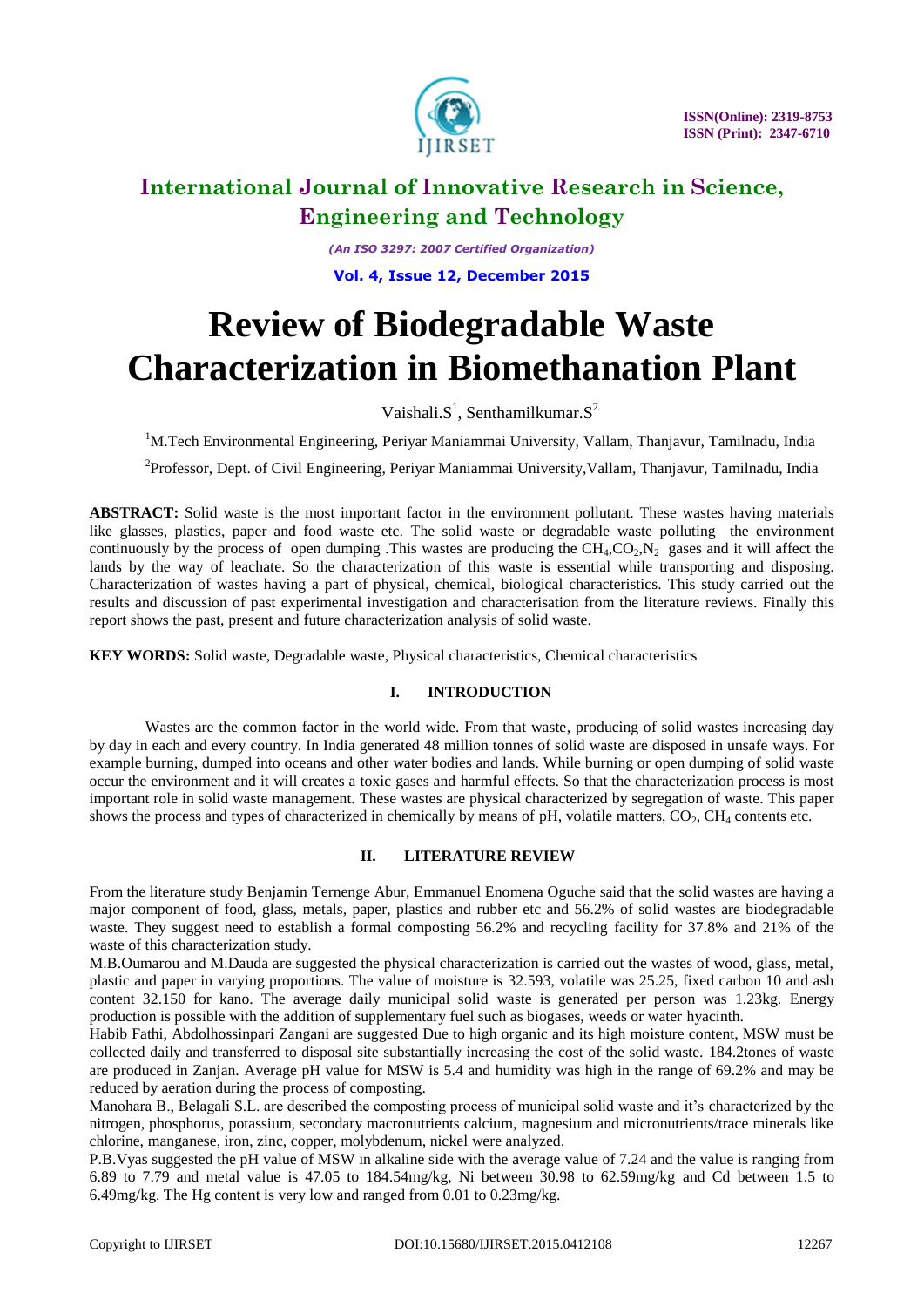

# **International Journal of Innovative Research in Science, Engineering and Technology**

*(An ISO 3297: 2007 Certified Organization)*

### **Vol. 4, Issue 12, December 2015**

#### **III. EXPERIMENTAL STUDY**

#### **1. Physical characterization:**

#### **a) Specific weight:**

Weight of the solid waste per unit volume is to be calculating by from the various sources and the standard specific weight of some wastes is tabulated below.

| <b>COMPONENTS</b> | RANGE IN $Kg/m3$ |
|-------------------|------------------|
| Paper             | $40 - 130$       |
| Food waste        | $130 - 480$      |
| <b>Plastics</b>   | $40 - 130$       |
| Glass             | $160 - 480$      |

#### **b) Moisture Content:**

Percentage of wet weight of the municipal solid waste. The waste shall be kept in oven at  $105^{\circ}$ c and the value of moisture content can be calculating by the below formula,

 $M = (w - d / w) \times 100$ 

Where,

 $w = W$ et weight of solid waste

 $d = Dry$  weight of solid waste

## **2. Chemical characterization**

## **a) Proximate analysis:**

This analysis is the components of MSW and it includes the following test values. These are

- i. Moisture
- ii. Volatile combustible matter
- iii. Fixed carbon
- iv. Ash

#### **b) Fusing point of ash:**

The temperature at which the ash resulting from the burning of waste will form a solid by fusion. The fusion temperature was  $1100^\circ$  to  $1200^\circ$ c.

#### **c) Ultimate analysis:**

Ultimate analysis involves the determination of presents of Carbon, Hydrogen, Oxygen, Sulphur and ash.

#### **IV. RESULTS AND CONCLUSION**

The physical and chemical characterization of municipal solid waste is to be determining from the various sources and various types of waste.

#### **REFERENCES**

- 1. Benjamin Ternenge Abur, Emmanuel Enomena Oguche "Characterization of Municipal Solid Waste in the Federal Capital Abuja, Nigeria" Global journals, vol 14, issue 2, year 2014.
- 2. M. B. Oumarou, M. Dauda, "Characterization and Generation of Municipal Solid Waste in North Central Nigeria" International journal of modern engineering research, vol 2, issue 5, sep-oct 2012.
- 3. Adjei, S.M., Municipal solid waste minimization through household waste segregation in Bantama, Kumasi. A thesis submitted to the Department of Environmental Science, Kwame Nkrumah University of Science and Technology, Kumasi, in partial fulfilment of the requirement for the award of Master degree in Environmental Science. 2013